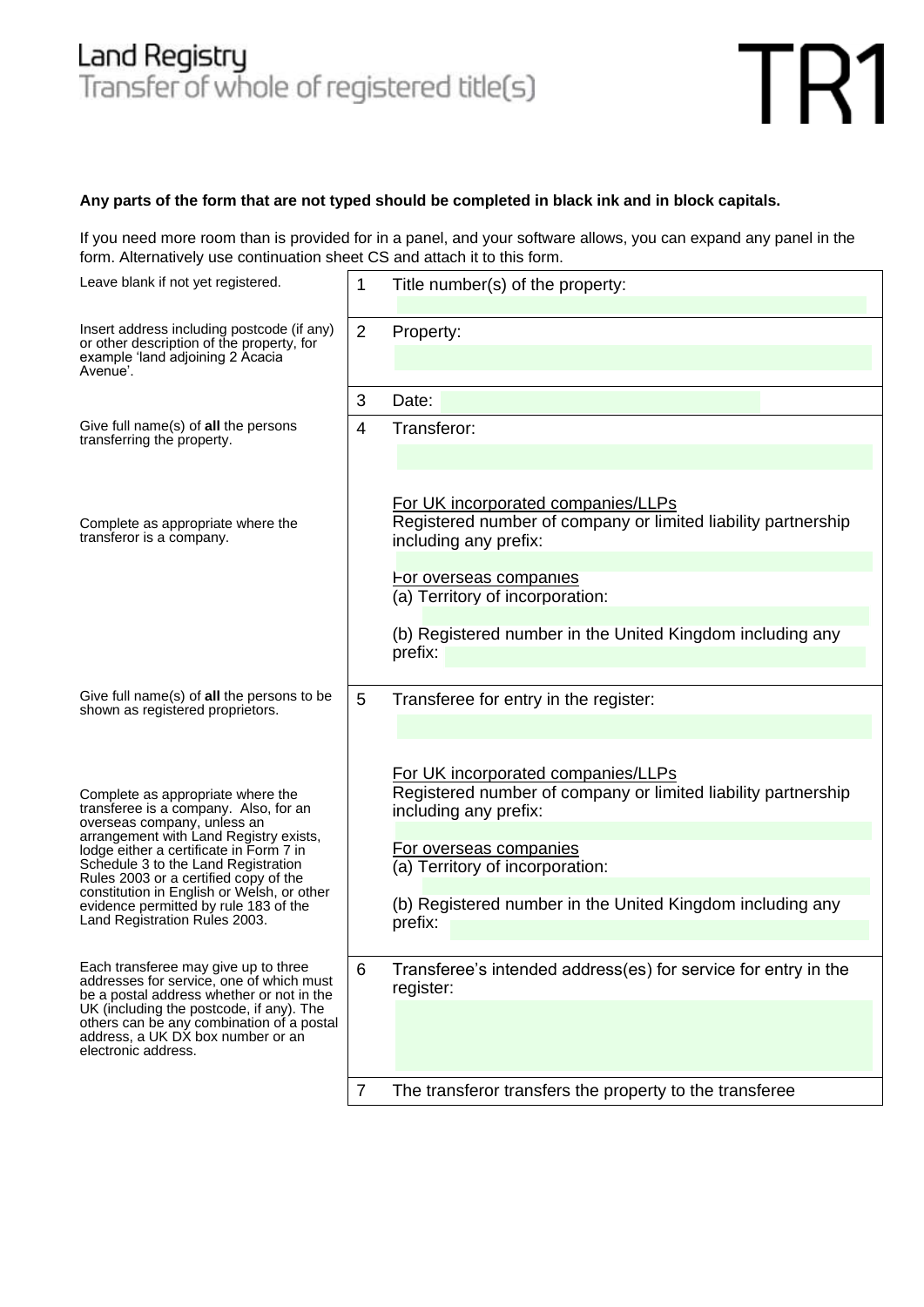| Place 'X' in the appropriate box. State the<br>currency unit if other than sterling. If none<br>of the boxes apply, insert an appropriate<br>memorandum in panel 11.                                                                                                                                                                                                                                                                                                 | 8  | Consideration<br>The transferor has received from the transferee for the<br>property the following sum (in words and figures):<br>The transfer is not for money or anything that has a<br>monetary value<br>Insert other receipt as appropriate: |
|----------------------------------------------------------------------------------------------------------------------------------------------------------------------------------------------------------------------------------------------------------------------------------------------------------------------------------------------------------------------------------------------------------------------------------------------------------------------|----|--------------------------------------------------------------------------------------------------------------------------------------------------------------------------------------------------------------------------------------------------|
| Place 'X' in any box that applies.                                                                                                                                                                                                                                                                                                                                                                                                                                   | 9  | The transferor transfers with                                                                                                                                                                                                                    |
| Add any modifications.                                                                                                                                                                                                                                                                                                                                                                                                                                               |    | full title guarantee<br>limited title guarantee                                                                                                                                                                                                  |
|                                                                                                                                                                                                                                                                                                                                                                                                                                                                      |    |                                                                                                                                                                                                                                                  |
| Where the transferee is more than one<br>person, place 'X' in the appropriate box.                                                                                                                                                                                                                                                                                                                                                                                   | 10 | Declaration of trust. The transferee is more than one person<br>and                                                                                                                                                                              |
|                                                                                                                                                                                                                                                                                                                                                                                                                                                                      |    | they are to hold the property on trust for themselves as<br>joint tenants                                                                                                                                                                        |
|                                                                                                                                                                                                                                                                                                                                                                                                                                                                      |    | they are to hold the property on trust for themselves as<br>tenants in common in equal shares                                                                                                                                                    |
| Complete as necessary.<br>The registrar will enter a Form A                                                                                                                                                                                                                                                                                                                                                                                                          |    | they are to hold the property on trust:                                                                                                                                                                                                          |
| restriction in the register unless:<br>an 'X' is placed:<br>in the first box, or<br>in the third box and the details of<br>the trust or of the trust<br>instrument show that the<br>transferees are to hold the<br>property on trust for themselves<br>alone as joint tenants, or<br>it is clear from completion of a form<br>JO lodged with this application that<br>the transferees are to hold the<br>property on trust for themselves<br>alone as joint tenants. |    |                                                                                                                                                                                                                                                  |
| Please refer to <b>Joint property ownership</b><br>and practice quide 24: private trusts of<br>land for further guidance. These are both<br>available on the GOV.UK website.                                                                                                                                                                                                                                                                                         |    |                                                                                                                                                                                                                                                  |
| Insert here any required or permitted<br>statement, certificate or application and<br>any agreed covenants, declarations and<br>so on.                                                                                                                                                                                                                                                                                                                               | 11 | <b>Additional provisions</b>                                                                                                                                                                                                                     |